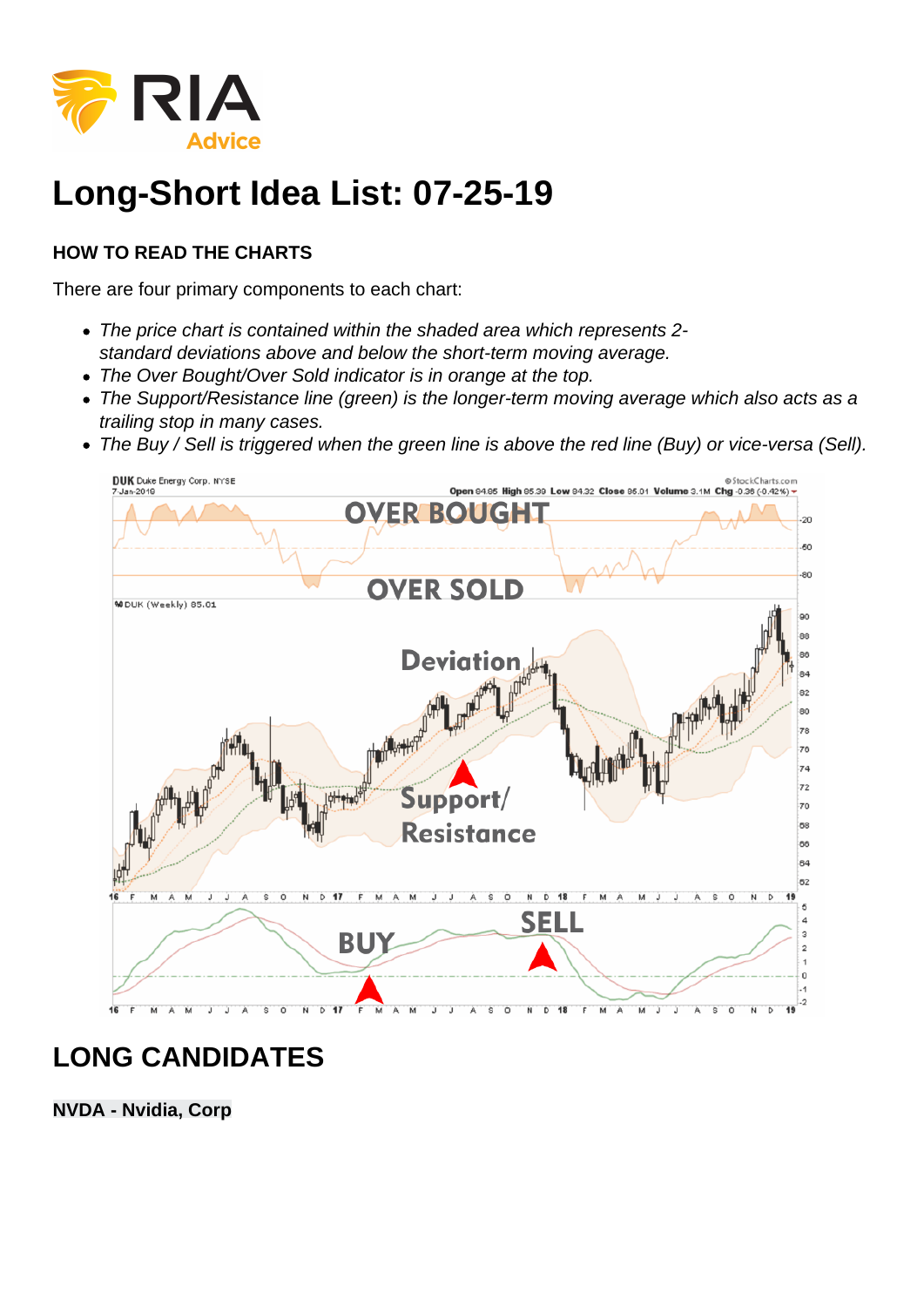- Chip stocks have been trying to come back since their beating last year. While the trade war is not over, the technical backdrop has improved enough to warrant a trade.
- There is still a risk with earnings so stops are tight.
- With a buy signal registered, and moving averages positive we can add exposure.
- Buy at current levels.
- Stop level is \$160

GOOG - Alphabet, Inc.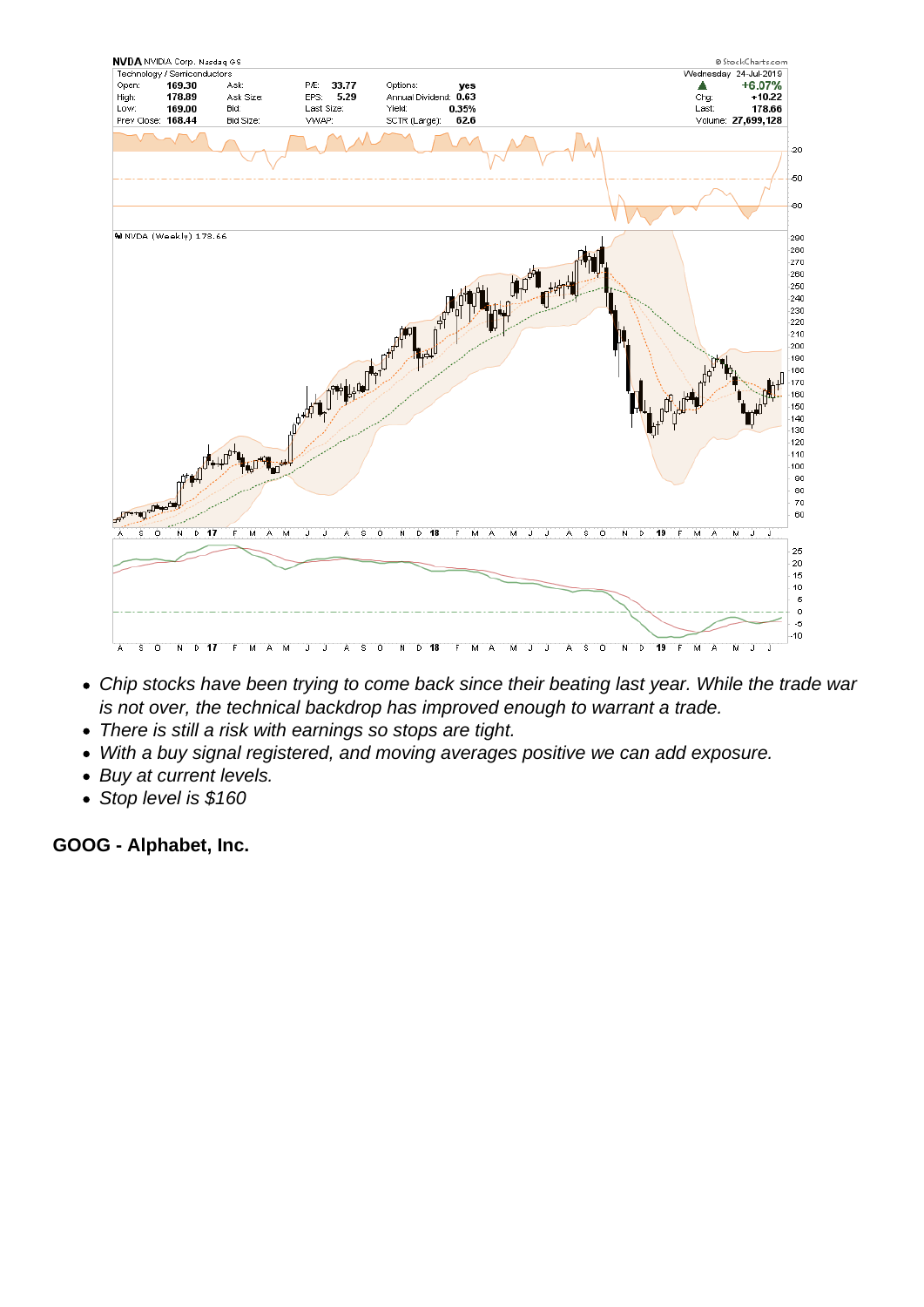- Last week, we recommended a trading long in GOOG which we added to the long-short portfolio.
- GOOG has still failed to get legs under it but held up well in the face of the DOJ investigation into potential anti-trust issues.
- A break above the 50-dma, currently testing, gives GOOG decent upside.
- We are moving our stop-loss up to \$1120-1125.

CRM - Salesforce.com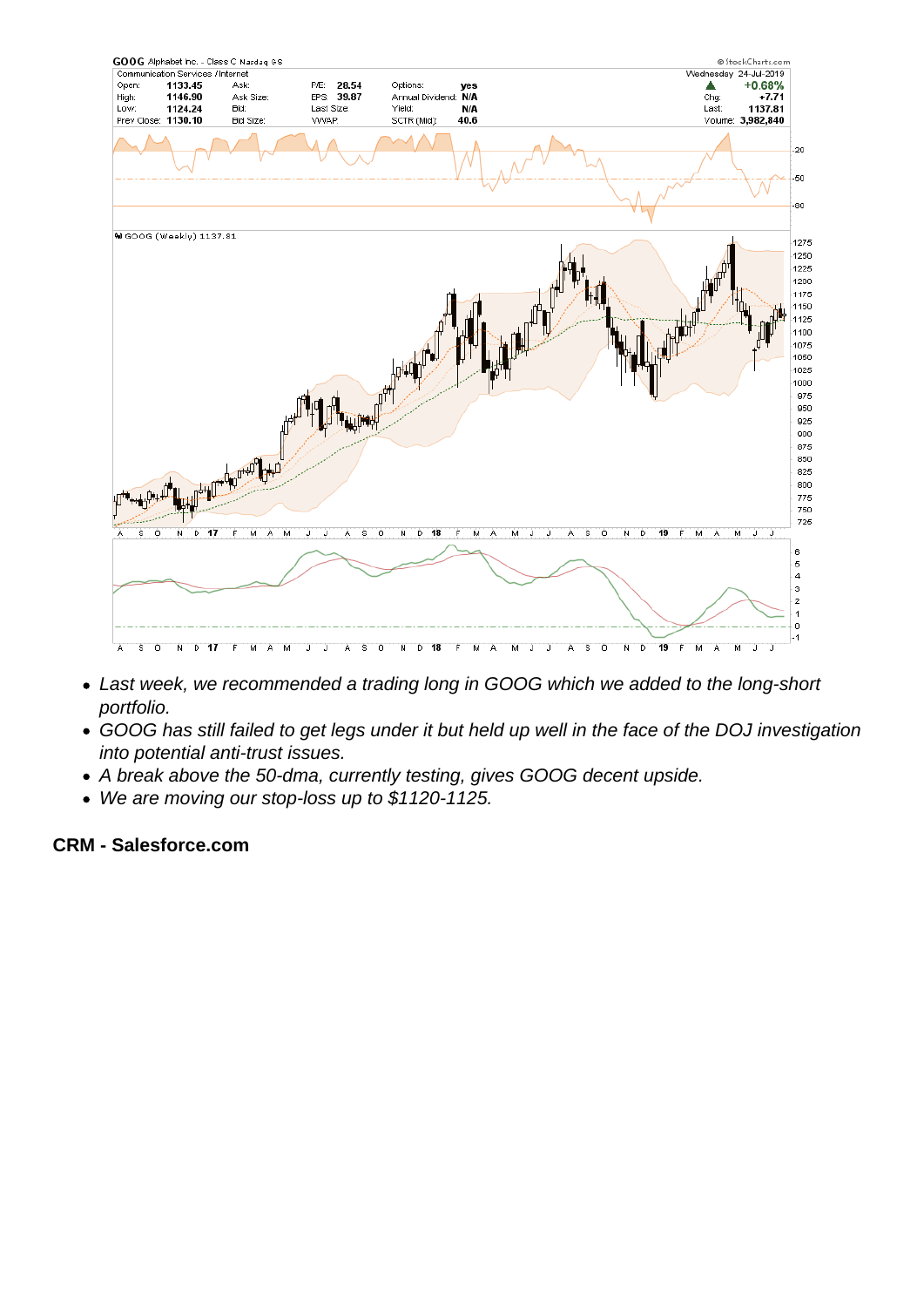- We added CRM to the Long-Short portfolio last week as well.
- With earnings season approaching, an upside surprise could give the position a lift and stoploss levels are very close.
- CRM broke above the 50-dma last week, which opens up old highs as a target.
- Stop loss is moved up to \$155.

DAN - Dana, Inc.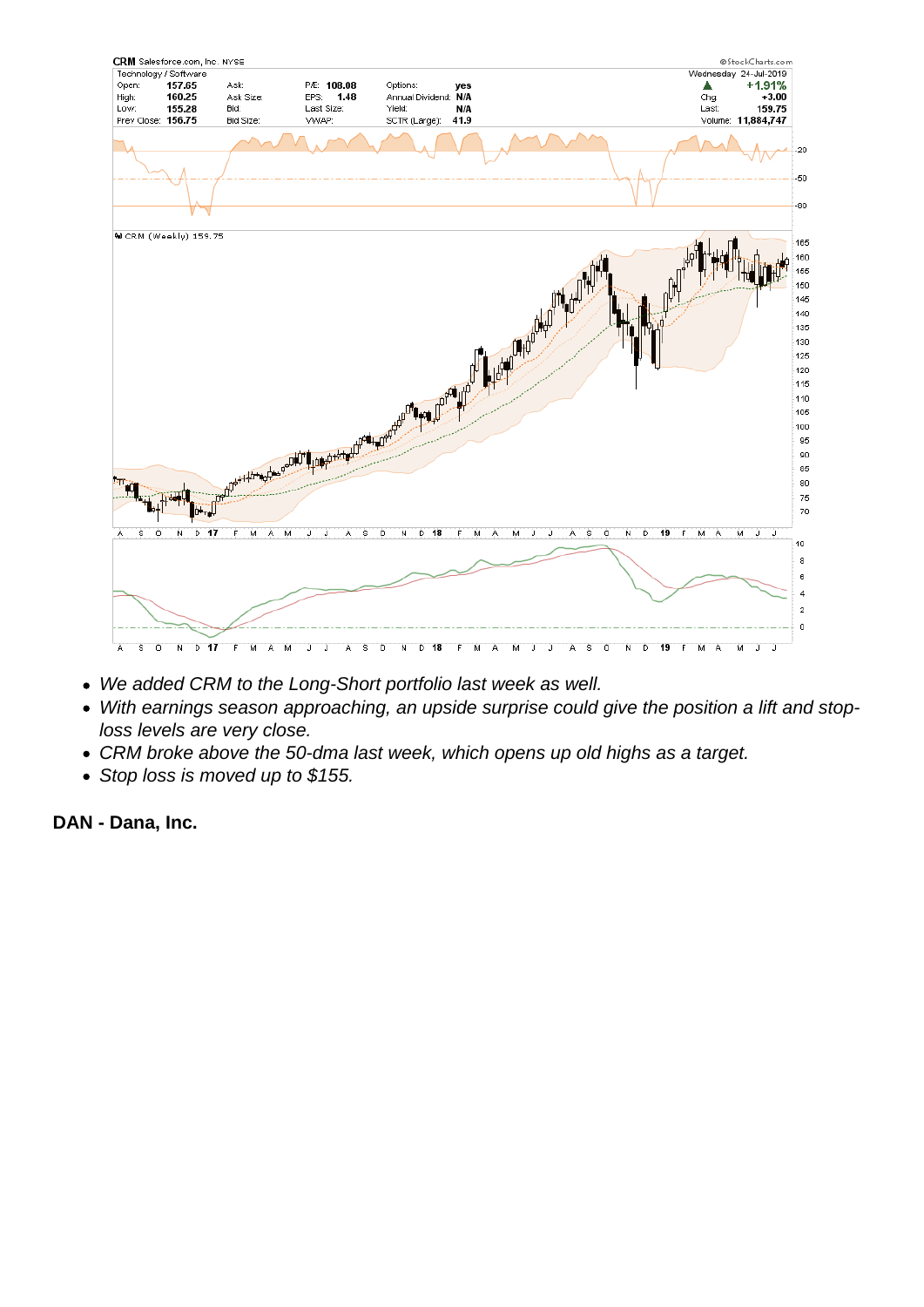- DAN has been consolidating for quite some time now and is looking to try and make a move higher.
- With DAN on a buy signal, look for a breakout above \$21 to add a position.
- Stop loss is tight at \$18 after purchase.

EMN - Eastman Chemical Co.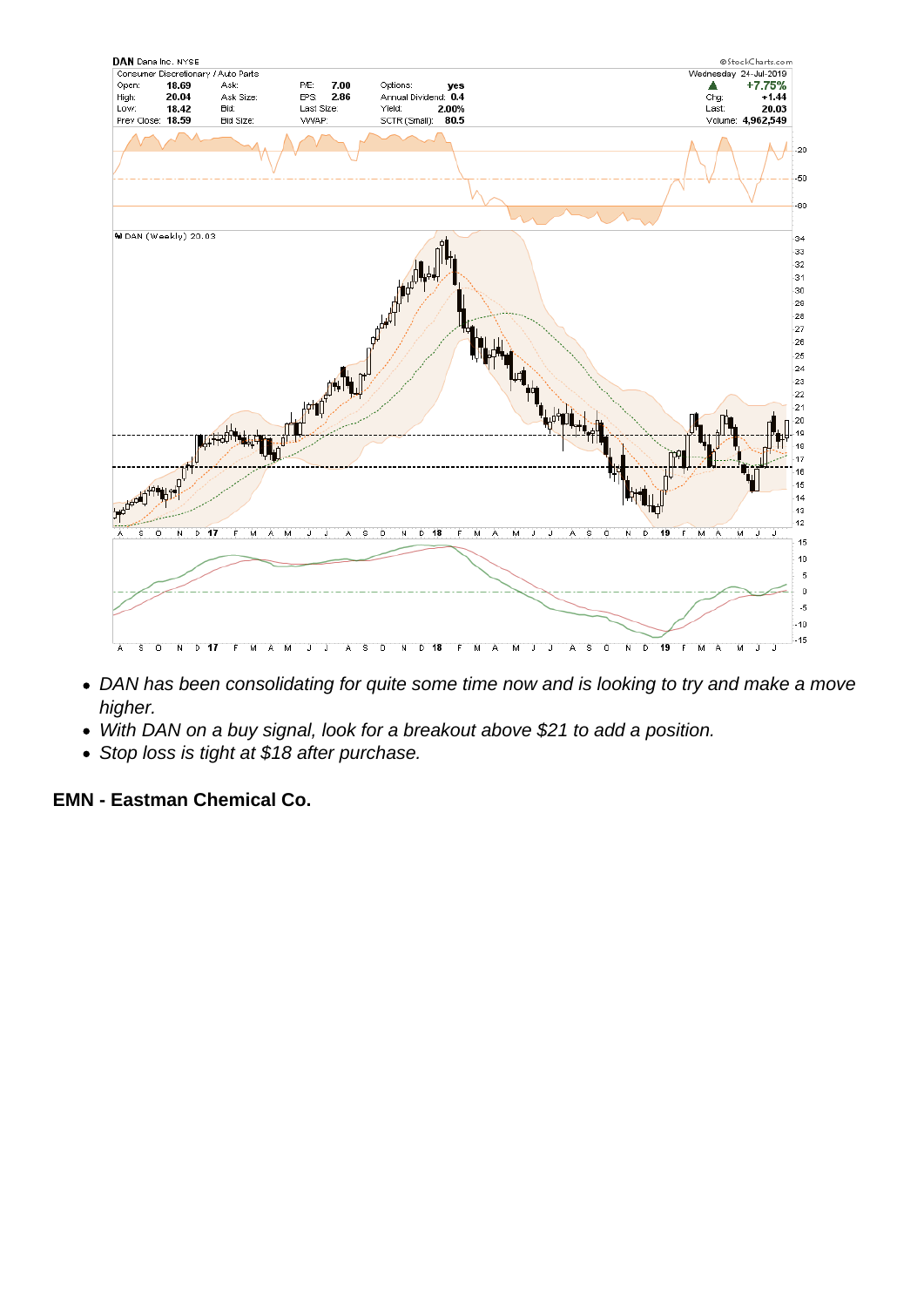- EMN finally broke above its long-term downtrend and is back on a buy signal.
- Buy 1/2 position at current levels, and the second half on a break above \$85.
- Stop is set at \$75 honor thy stop.

## SHORT CANDIDATES

BLK - Blackrock, Inc.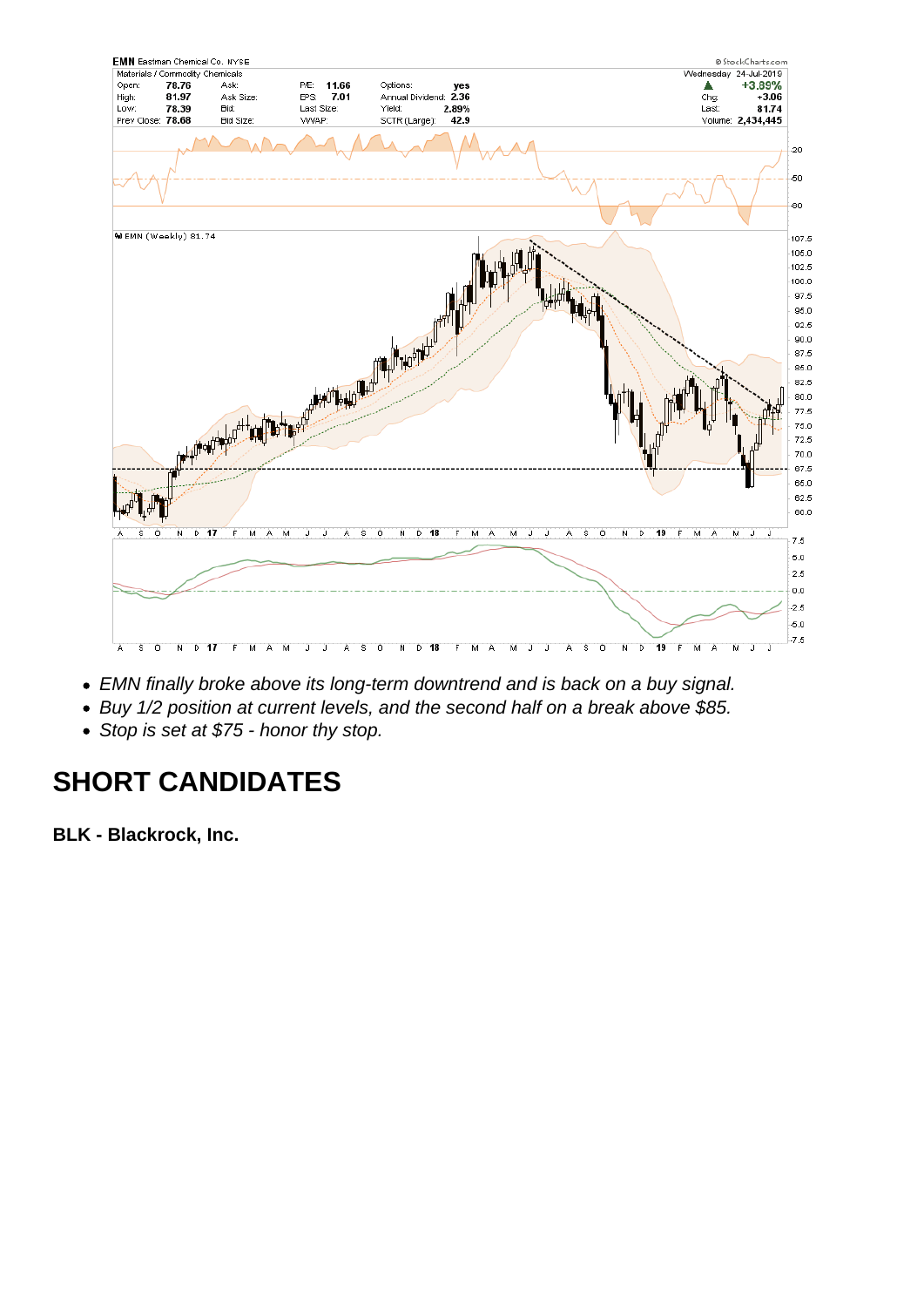- We recommended a short-position last week in BLK which is still very overbought and at the top of the trading range.
- If the market gets sloppy over the next couple of months we will likely see downside in the shares.
- Short at current levels.
- Target for trade is \$410
- Stop-loss is set at \$485

CAT - Caterpillar, Inc.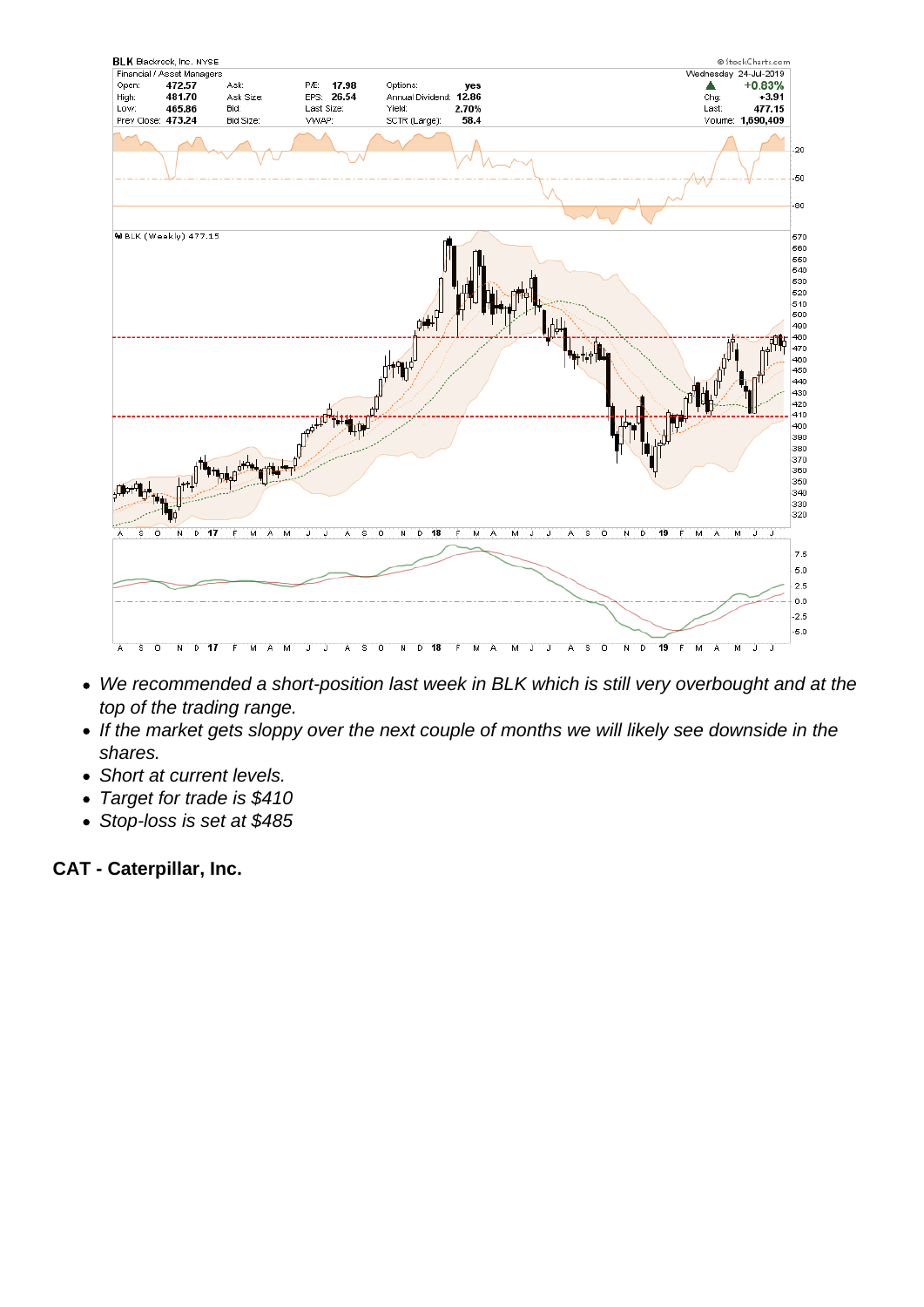- CAT missed earnings pretty badly as the trade war continues.
- We recommended a short previously, and a break below current support will likely create another opportunity.
- Short on a break below \$130
- Target for trade is \$110-120
- Stop loss is \$136

GPC - Genuine Parts, Co.

- We stated last week that GPC had been running along its bullish trend line for quite some time.
- Currently on a sell signal, and struggling with support, a break of that trendline will provide a reasonable downside target.
- GPC broke that trendline this past week and quickly headed to our target.
- Target is \$90 but take a little profit now.
- Close short at \$98 for a profit stop.

BMY - Bristol Meyers Squibb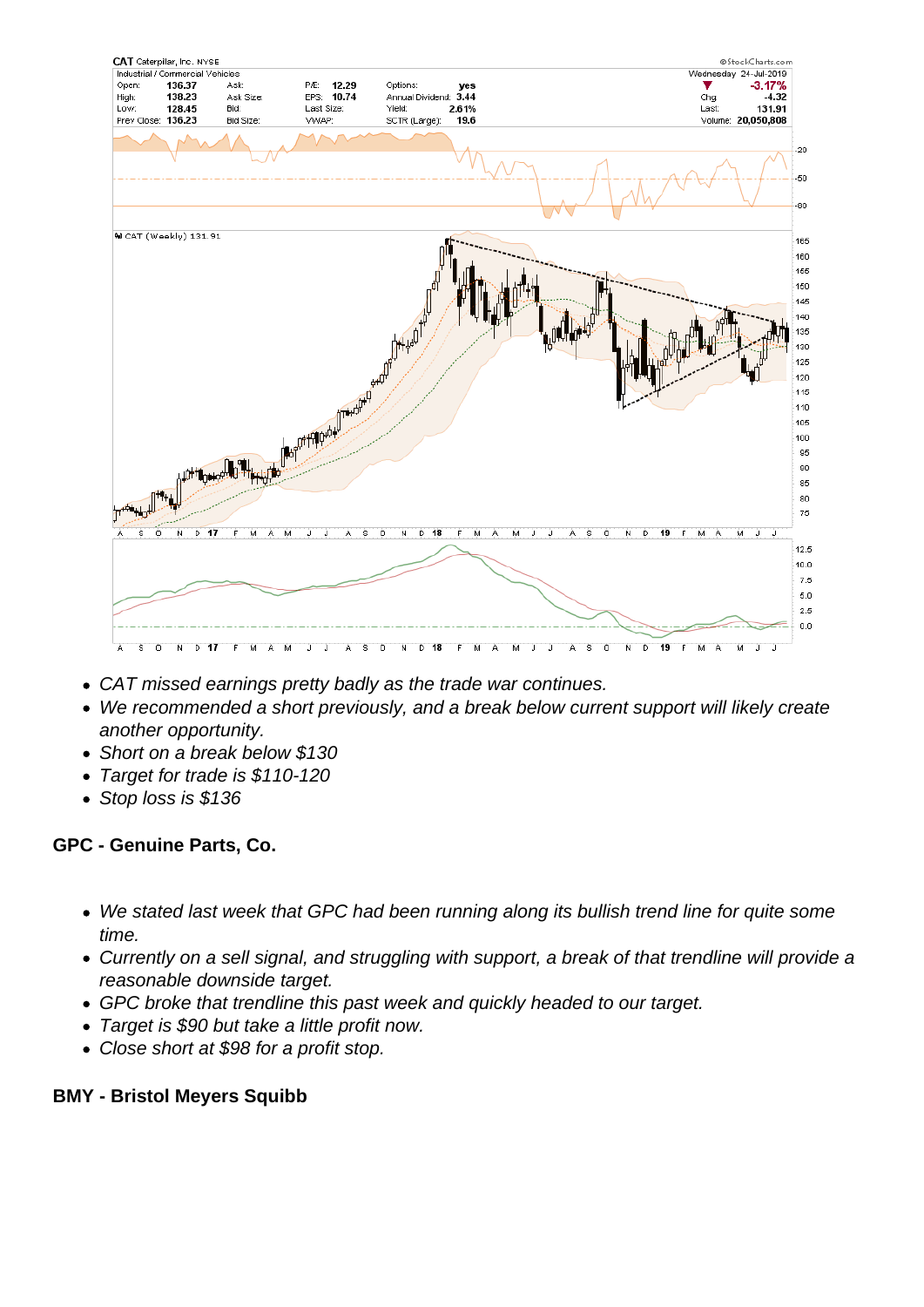

- BMY has been struggling for a long-time now which doesn't make it a "terrific" short candidate.
- However, the downtrend remains intact and the recent rallied failed which has now triggered another sell signal.
- Short at current levels.
- Stop is set at \$46
- Target for the trade is <\$40

#### **BAM - Brookfield Asset Management**